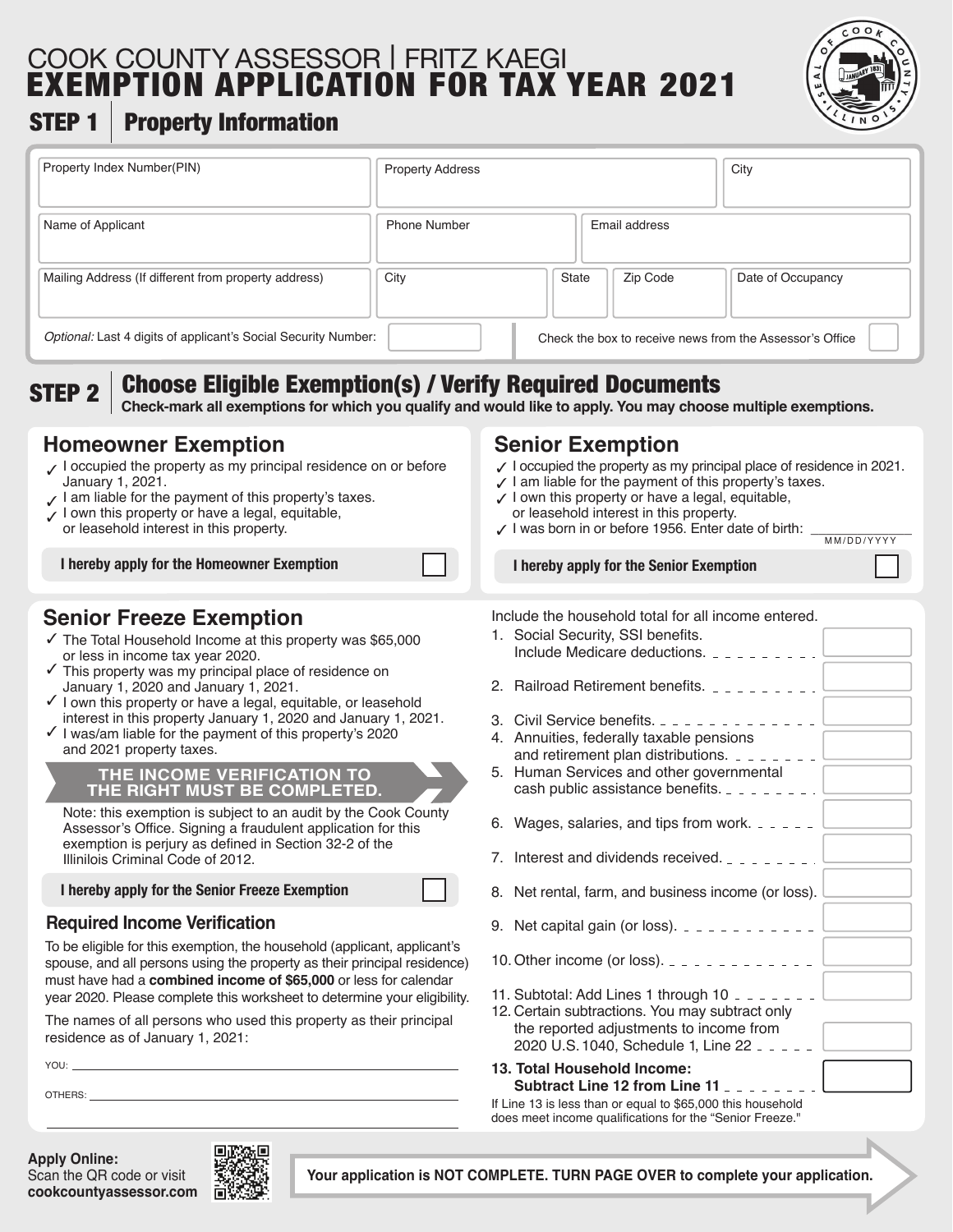### **Persons with Disabilities Exemption**

- $\boldsymbol{\mathcal{J}}$  I was or became disabled during the tax year I am applying for exemption.
- $\checkmark$  I occupied the property as my principal residence on or before January 1, 2021; or
- I was a resident of a life care facility licensed under the Nursing Home Care Act and my property remained unoccupied or was occupied by my spouse.
- ✓ I am liable for the payment of this property's taxes.
- ✓ I own this property or have a legal, equitable, or leasehold interest in this property.

| I hereby apply for the Persons with Disabilities Exemption |  |  |
|------------------------------------------------------------|--|--|
|------------------------------------------------------------|--|--|

#### **Required Documents**

One of the following documents must be provided with this application. Check-mark the documentation you are including.

- □ Class 2 or 2A Illinois Disabled Person ID Card from the Illinois Secretary of State's Office.
- $\Box$  Proof of SSA Disability Benefits which includes: an award letter, verification letter, annual COLA letter. If you are under the age of 65 and receiving SSI disability benefits, include a letter indicating SSI payments.

 $\Box$  Proof of Department of Veterans Affairs disability benefits which includes an award letter or certification letter indicating you are receiving pension for a non service connected disability.

- $\Box$  Proof of pension for non-military service connected disability.
- **Proof of Railroad or Civil Service Disability benefits which** includes an award letter or verification letter of total (100%) disability.
- $\Box$  If you are unable to provide proof of your disability listed on the items above, you must submit Form PTAX 343-A, Physician's Statement for Proof of Disability, completed by a physician. [Note: You may also be required to be re-examined by an IDOR designated physician. You would be responsible for any cost incurred for your examination by any physician.]

## **Veterans with Disabilities Exemption**

- ✓ I occupied the property as my principal place of residence in 2021.
- ✓ I have at least 30% service connected disability certified by
- the US Department of Veteran Affairs during tax year 2021.
- ✓ I am liable for the payment of this property's taxes. ✓ I own this property or have a legal, equitable, or leasehold
- interest in this property.
- ✓ I am an Illinois resident who has served as a member of the US Armed Forces on active duty or State active duty, in IL National Guard or US Reserve Forces and I was honorably discharged.

\_\_\_\_\_\_\_\_\_\_\_\_\_\_\_\_\_\_\_\_\_\_\_\_\_\_\_\_\_\_\_\_\_\_\_\_\_\_\_\_\_\_\_\_\_\_\_\_\_

Date of Death: \_\_\_\_\_\_\_\_\_\_\_\_\_\_ MM/DD/YYYY

**I hereby apply for the Veterans with Disabilities Exemption**

If you are returning from active duty in an armed conflict involving the armed forces of the U.S., visit **cookcountyassessor.com/returning-veterans-exemption** to apply separately for the Returning Veterans Exemptions.

#### **Required Documents**

Applicants must submit a certification letter from the VA and a DD214. Check-mark the documents you are including in this application.

- $\Box$  Disability certification or verification letter from the U.S. Department of Veterans Affairs (VA) stating the applicant [veteran] has a service-connected disability for the tax year being applied for. The document must specify the percentage of the service-connected disability and specify the effective date.
- $\Box$  Form DD214 or separation of service from the War Department (military service prior to 1950), or Certification of Military Service Form.
- $\Box$  A non-remarried surviving spouse of a disabled veteran applying for the first time or transferring the exemption must also provide their marriage certificate, the disabled veteran's death certificate, and proof of property ownership.

**STEP 3** 1

# Verify Identity and Occupancy of this Property  $\vert$  STEP 4  $\vert$  Signature

All applications must include Photo ID. The name and address on the ID must match what is entered on the application, and been issued before January 1 of the Tax Year. If your current name is different from a former name on any provided verification document(s) or the deed, you must submit documentation sufficient to explain the name change: a certified marriage certificate, divorce decree, etc. If you do not own the property, you must submit documentation showing a legal, equitable, or leasehold interest in the property.

#### **Attach copies of one from List A or one from List B AND one from List C**



Photo IDs that verify identity and occupancy in the tax year.

- Drivers License / IL ID Card • Matrícula Consular ID
- City of Chicago ID Card

#### **If the address on your Photo ID doesn't reflect the property address, provide one photo ID from List B and one document from List C.**

- 
- **B**  $\cdot$  IL Drivers License / IL ID Card<br> **B**  $\cdot$  Matrícula Consular ID • Matrícula Consular ID
	- City of Chicago ID Card
	- US Passport
	- US Military ID Card • Certificate of Naturalization (N-550/N-570)
	- Permanent Resident Card (I-551)
	- Refugee Travel Document (I-571)
	- Employment Authorization (I-766)
- Items in List C must include the property address and reflect the 2021 tax year.
- Mailed bank statement
	- Mailed landline, cable, or internet bill
	- Mailed pay stub
	- Social Security Award Letter
	- Voting record

 (from Cook County Clerk's Office or Chicago Board of Elections)

To the best of my knowledge, the information contained in this application is true, correct and complete. I understand that if an exemption is granted in error, this property may be subject to a lien for back taxes and penalties in accordance with Section 9-275 of the Illinois Property Tax Code.

I affirm that neither I nor my spouse (if any) have applied for a Homestead Exemption on any other property.

If you are completing a paper form, mail a completed form with applicable documentation to:

**Cook County Assessor 118 N. Clark Street, Room 320 Chicago, IL 60602**

| Applicant's Name |  |
|------------------|--|

Applicant's Signature

Date

**Questions? Please call us at (312) 443-7550 for help in English, Español, and Polskim.**

<sup>✓</sup> I am a non-remarried Surviving spouse of a disabled veteran; if YES, complete the following: Deceased Disabled Veteran's Name: